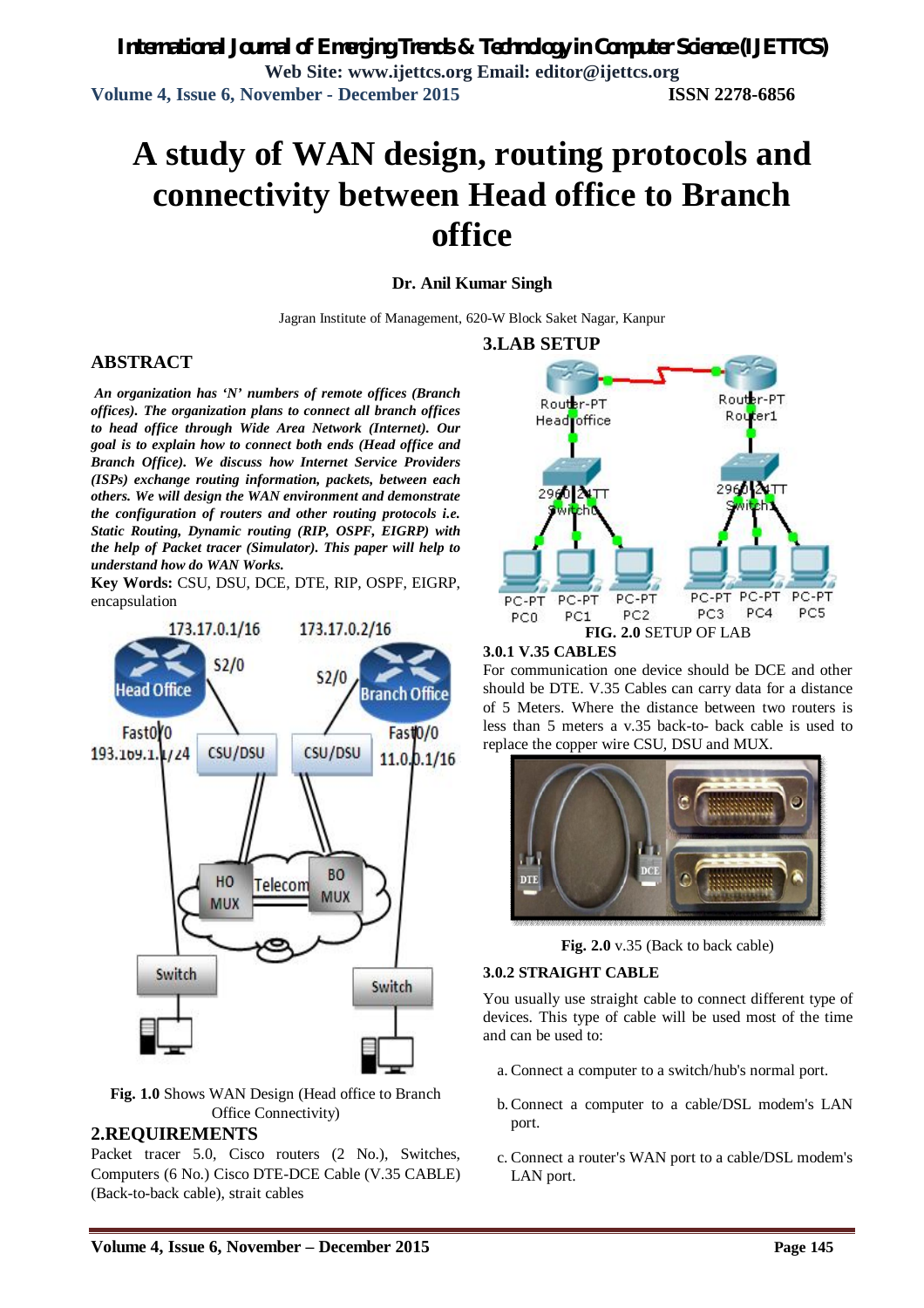## *International Journal of Emerging Trends & Technology in Computer Science (IJETTCS)* **Web Site: www.ijettcs.org Email: editor@ijettcs.org Volume 4, Issue 6, November - December 2015 ISSN 2278-6856**

- d.Connect a router's LAN port to a switch/hub's uplink port. (Normally used for expanding network).
- e. Connect 2 switches/hubs with one of the switch/hub using an uplink port and the other one using normal port. [1]



**Fig. 3.0 Straight Cable**

| PIN ID | Side-A       | Side-B            |
|--------|--------------|-------------------|
| 1.     | Orange-White | Orange-White      |
| 2.     | Orange       | Orange            |
| 3.     | Green-White  | Green-White       |
| 4.     | Blue         | Blue              |
| 5.     | Blue-White   | <b>Blue-White</b> |
| 6.     | Green        | Green             |
| 7.     | Brown-White  | Brown-White       |
| 8.     | Brown        | Brown             |
|        | 12345678     | 12345678          |



## **4. ENCAPSULATION**

Encapsulation is a method of adding header or trailer to data. The header and trailer have information which is needed for proper conversion of data. For example, when you send an email using email program i.e. Outlook that email is sent from the Application layer to the Transport layer. The Transport layer encapsulates the data and adds its own header (with its own information, such as which port will be used) and passes the data to the Internet layer, which again encapsulates the received data and adds its own header, usually with information about the source and destination IP addresses. The Internet layer than passes the data to the Network Access layer. This layer is the only layer that adds both a header and a trailer. The data is then sent through a physical network link.

Each layer adds its own information: [2]

| Frame | ГР    | <b>TCP</b>    | Data | Frame   |
|-------|-------|---------------|------|---------|
| Heade | Heade | <b>Header</b> |      | trailer |
|       |       |               |      |         |

**4.0.1 TYPES OF ENCAPSULATION 4.0.1.1 Point to point protocol (PPP):** 

It is open standard protocol. Its supports authentication and compression. It can apply any router brands.

#### **4.0.1.2 High Level Data Link Control (HDLC).**

It is a vendor proprietary protocols it does not support for authentication and compression. It is a brand oriented. Both routers (Head office & Branch Office) should be same brand.

#### **5.METHOD**

#### **5.0.1 HEAD OFFICE ROUTER - CONFIGURE**

IOS Command Line Interface

| Router#                                                          |
|------------------------------------------------------------------|
| Router#config ter                                                |
| Enter configuration commands, one per line. End with CNTL/2.     |
| Router (config) #hostnam                                         |
| Router (config) #hostname Head-Office                            |
| Head-Office(config)#interf                                       |
| Head-Office(config)#interface_fa0/0_                             |
| Head-Office(config-if)#ip add 193.169.1.1 255.255.255.0          |
| Head-Office(config-if)#no shut                                   |
|                                                                  |
| %LINK-5-CHANGED: Interface FastEthernet0/0, changed state to up  |
| \$LINEPROTO-5-UPDOWN: Line protocol on Interface FastEthernet0/0 |
| o up                                                             |
| Head-Office(config-if)#exit                                      |
| Head-Office(config)#interface s2/0                               |
| Head-Office(config-if)#ip add 173.17.0.1 255.255.0.0             |
| Head-Office(config-if)#clock rate 64000                          |
| Head-Office(config-if)#encapsulation hdlc                        |
| Head-Office(config-if)#no shut                                   |
|                                                                  |

Clock rate should be given only DCE router. To check the DCE router the following command is used. In real time environment no need of clock rate.

#show controllers serial interface no.



Head office router and branch office router will communicate to each others.

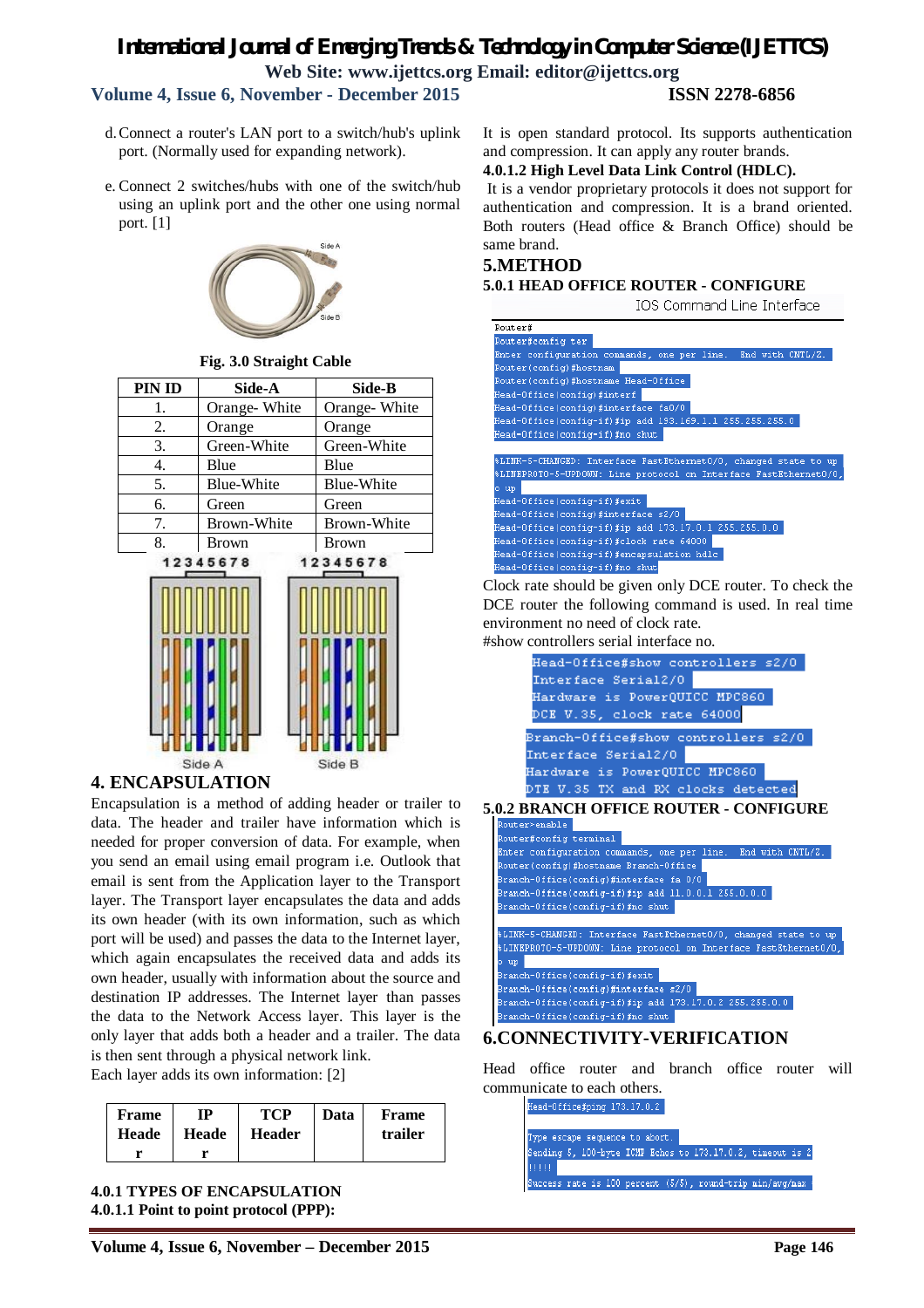**Volume 4, Issue 6, November - December 2015 ISSN 2278-6856**

| Branch-Office#ping 173.17.0.1                                                              |
|--------------------------------------------------------------------------------------------|
| Type escape sequence to abort.<br>Sending 5, 100-byte ICMP Echos to 173.17.0.1, timeout is |
| <b>TELLE</b>                                                                               |
| Success rate is 100 percent $(5/5)$ , round-trip min/avg/max                               |

But Head office LAN and Branch office LAN will not communicate to each other due to unavailability of routes.

```
Packet Tracer PC Command Line 1.0
PC>ping 11.0.0.2
Pinging 11.0.0.2 with 32 bytes of data:
Reply from 193.169.1.1: Destination host unreachable.
Reply from 193.169.1.1: Destination host unreachable.
Reply from 193.169.1.1: Destination host unreachable.
Reply from 193.169.1.1: Destination host unreachable.
Ping statistics for 11.0.0.2:
    Packets: Sent = 4, Received = 0, Lost = 4 (100% loss),
pr.>
Packet Tracer PC Command Line 1.0
PC>ping 193.169.1.2
Pinging 193.169.1.2 with 32 bytes of data:
Reply from 11.0.0.1: Destination host unreachable.
Reply from 11.0.0.1: Destination host unreachable.
Reply from 11.0.0.1: Destination host unreachable.
Reply from 11.0.0.1: Destination host unreachable.
Ping statistics for 193.169.1.2:
```
Packets: Sent =  $4$ , Received = 0, Lost =  $4$  (100% loss),  $PC<sub>2</sub>$ 

For communication in between Head office LAN and Branch office LAN, we will have to create the route with the help of routing protocols.

## **7.ROUTING**

A router passes data between multiple networks. It works at layer 3 of OSI model i.e. network link layer, which means that it must be able to understand the data packets so that it can route them to their destination. Routers are essentially computers optimized for handling packets that have to be transferred between separate networks. Routers attempt to send packets from their source to their destination in the fastest way possible, which is not always the absolute shortest path. [3]

Routing is the process of moving packets from one network to another network. Routing involves two basic activities.

(i) Determining best path

(ii) Forwarding packets through these path

#### **7.0.1 Rules of routing**

Head office Ethernet interface should be in the same network as your head office Local Area Network and similarly on branch office side.

Head office serial port and branch office serial port should be in same network. Head office LAN and Branch office

- **7.0.2 Types of routing**
- (i)Static Routing
- (ii) Dynamic routing
- (iii) Default routing

### **7.0.2.1 Static Routing**

Routers forward packets using either route information from route table entries that we manually configure or the route information that is calculated using dynamic routing algorithms. Static routes, which define explicit paths between two routers, cannot be automatically updated; we must manually reconfigure static routes when topology changes happen. Static routes use less bandwidth than dynamic routes. No CPU cycles are used to calculate and analyze routing updates. In this types of routing routes are manually configured by the administrator. It is secure and fast routing. The administrative distance for the static routing is 1

**Administrative distance:** An administrative distance is the metric used by routers to wish the best path when there are two or more routes to the similar destination from two different routing protocols. An administrative distance directs the selection of one routing protocol (or static route) over another, when more than one protocol adds the same route to the unicast routing table. Each routing protocol is prioritized in order of most to least reliable using an administrative distance value. A router prefers a static route to a dynamic route because the router considers a route with a low number to be the shortest. If you want a dynamic route to take priority over a static route, you can specify an administrative distance for the static route. For example, if you have two dynamic routes with an administrative distance of 120, you would specify an administrative distance that is greater than 120 for the static route if you want the dynamic route to take priority over the static route [5]. It is the trustworthiness of the routing information Administrative distance range is 0- 255, lesser the administrative distance higher the priority.

#### **Syntax of Static Route:**

# ip route <destination network ID> <destination subnet  $mask$  > <next hop IP address>

|  | <b>7.0.2.2 STATIC ROUTE - HEAD OFFICE</b>                    |  |  |  |  |
|--|--------------------------------------------------------------|--|--|--|--|
|  | Head-Office#config t                                         |  |  |  |  |
|  | Enter configuration commands, one per line. End with CNTL/2. |  |  |  |  |
|  | Head-Office(config)#ip_route_11.0.0.0_255.0.0.0_173.17.0.2   |  |  |  |  |
|  | $Head-Office(config)$ #                                      |  |  |  |  |
|  | Head-Office#show in route                                    |  |  |  |  |

|  | es: C - connected, S - static, I - IGRP, R - RIP, M - mobile, B - BGP                                                                                                                                                               |  |  |  |  |  |
|--|-------------------------------------------------------------------------------------------------------------------------------------------------------------------------------------------------------------------------------------|--|--|--|--|--|
|  | $\mathcal{D}_1$ , are an area and the contract of the contract of the contract of the contract of the contract of the contract of the contract of the contract of the contract of the contract of the contract of the contract of t |  |  |  |  |  |

- NSSA external OSPF NSSA extern
- E1 OSPF external type 1, E2 OSPF external type 2, E i IS-IS, L1 IS-IS level-1, L2 IS-IS level-2, ia I  $RCD$
- .<br>candidate default II per-user etatio route
- 

Gateway of last resort is not set

0/16 is directly connected, 169.1.0/24 is directly connected, FastEthe

**7.0.2.3 STATIC ROUTE - BRANCH OFFICE**ranch-Office(config)#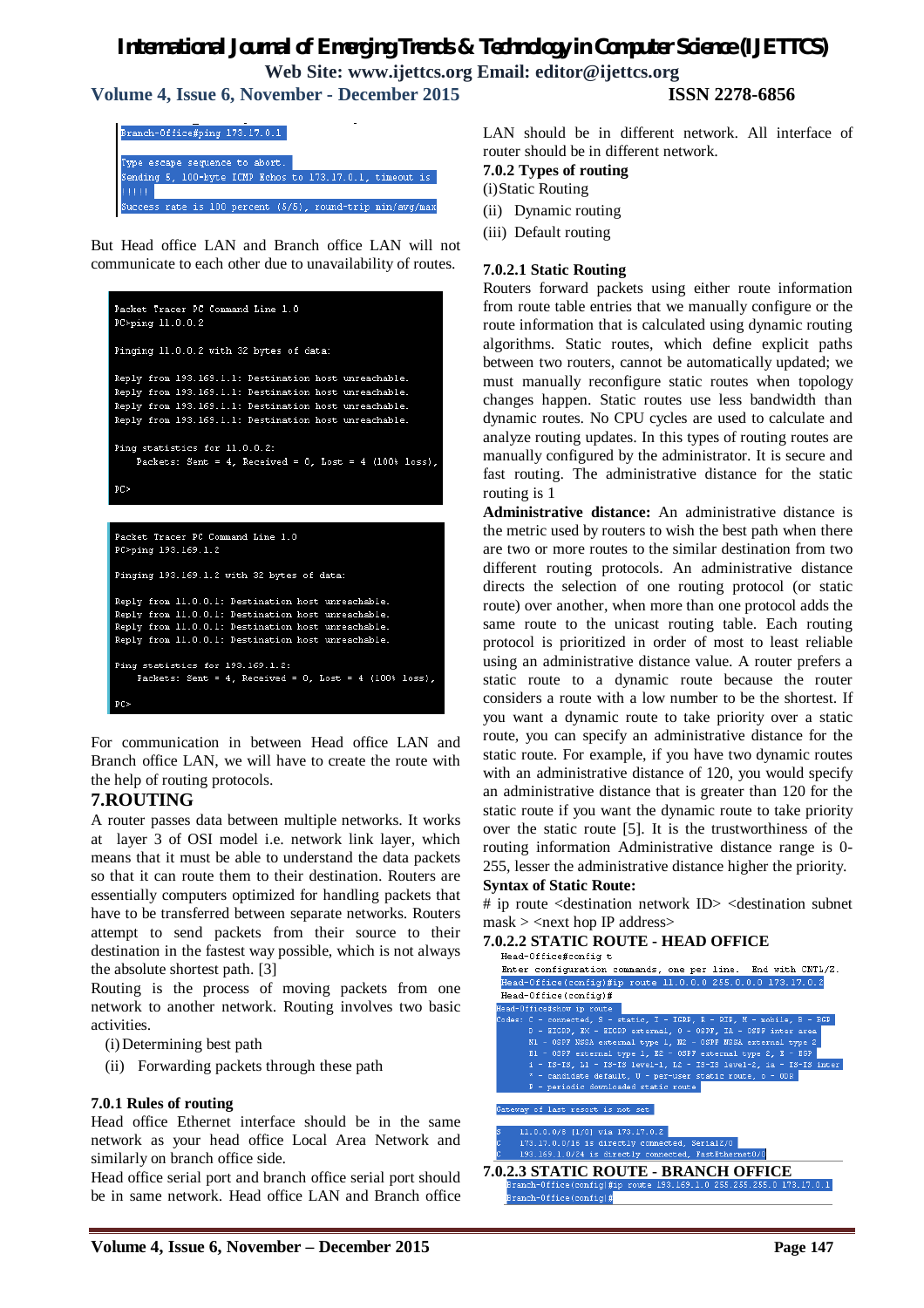## *International Journal of Emerging Trends & Technology in Computer Science (IJETTCS)*

**Web Site: www.ijettcs.org Email: editor@ijettcs.org** 

**Volume 4, Issue 6, November - December 2015 ISSN 2278-6856**

| Branch-Office#show ip route                                              |
|--------------------------------------------------------------------------|
| Codes: C - connected, S - static, I - IGRP, R - RIP, M - mobile, B - BGP |
| D - EIGRP, EX - EIGRP external, 0 - OSPF, IA - OSPF inter area           |
| N1 - OSPF NSSA external type 1, N2 - OSPF NSSA external type 2           |
| El - OSPF external type 1, E2 - OSPF external type 2, E - EGP            |
| i - IS-IS, Ll - IS-IS level-1, L2 - IS-IS level-2, ia - IS-IS inte       |
| * - candidate default, U - per-user static route, o - ODR                |
| P - periodic downloaded static route                                     |
|                                                                          |
| Gateway of last resort is not set                                        |
|                                                                          |
| 11.0.0.0/8 is directly connected, FastEthernet0/0                        |

 $Serial2/0$ 193.169.1.0/24 [1/0] via 173.17.0.1

**7.0.2.4 Communication –Head Office to Branch Office**

```
PC>ping 11.0.0.2
Pinging 11.0.0.2 with 32 bytes of data:
Reply from 11.0.0.2: bytes=32 time=156ms TTL=126
Reply from 11.0.0.2: bytes=32 time=125ms TTL=126
Reply from 11.0.0.2: bytes=32 time=153ms TTL=126
Reply from 11.0.0.2: bytes=32 time=153ms TTL=126
Ping statistics for 11.0.0.2:
   Packets: Sent = 4, Received = 4, Lost = 0 (0% loss),
Approximate round trip times in milli-seconds:
   Minimum = 125ms, Maximum = 156ms, Average = 146ms
```
 $PC<sub>2</sub>$ 

#### **7.0.2.5 Communication – Branch Office to Head Office**

```
PC>ping 193.169.1.2
Pinging 193.169.1.2 with 32 bytes of data:
Reply from 193.169.1.2: bytes=32 time=156ms TTL=126
Reply from 193.169.1.2: bytes=32 time=156ms TTL=126
Reply from 193.169.1.2: bytes=32 time=156ms TTL=126
Reply from 193.169.1.2: bytes=32 time=156ms TTL=126
Ping statistics for 193.169.1.2:
   Packets: Sent = 4, Received = 4, Lost = 0 (0% loss),
Approximate round trip times in milli-seconds:
   Minimum = 156ms, Maximum = 156ms, Average = 156ms
pc
```
#### **7.0.3 HOW TO DELETE THE ROUTE**

Head-Office(config)#no ip route 11.0.0.0 255.0.0.0 173.17.0.2 Head-Office(config)#

#### **7.0.4 DISADVANTAGES OF STATIC ROUTE**

- (i)Compulsory need of destination network id and destination subnet mask.
- (ii)Administrative work is more due to the manual configuration of route.
- (iii) It cannot dynamically updated topology change.
- (iv) Used for only small organization.

#### **7.1 DYNAMIC ROUTING**

What exactly are dynamic routing protocols? Routing protocols are used to facilitate the exchange of routing information between routers. Routing protocols allow routers to dynamically learn information about remote networks and automatically add this information to their own routing tables [4]. Advertise only the directly connected network. Updates the topology changes dynamically. Administrative work is less due to automatically updates. Uses in medium and large organizations.

#### **7.1.1 TYPES OF DYNAMIC PROTOCOLS**

- **Distance vector protocol (Example: RIP)**
- **Link State protocol (Example: OSPF)**
- **Hybrid Protocol – Advance distance vector protocols (Example: EIGRP)**

#### **7.1.1.1 Routing information protocol (RIP)**

It is an open standard and class full routing protocol. Uses bellman- ford algorithm. Updates are periodically broadcast using ip address 255.255.255.255. Administrative distance is 120. Matrix: Hop count, maximum hop count 15. Load balancing on 4 equal cost paths (max 6 paths). Uses for small network. Routing updates supports maximum 25 routes. Also known as "routing by rumor". Supports maximum of 16 routers. **RIP Timer**

**Update times: 30 Sec** – time between consecutive updates **Invalid timer: 180 Sec.**

- Time a router waits to hear updates; the route is marked unreachable if there is no update during this interval.

#### **Flush times**

Time before the invalid route is purged (delete) from the



**7.1.1.2 RIP CONFIGURATION - HEAD OFFICE**

| Head-Office(config)#router rip                                                                                                                                                                                                       |
|--------------------------------------------------------------------------------------------------------------------------------------------------------------------------------------------------------------------------------------|
| Head-Office(config-router)#network 173.17.0.0                                                                                                                                                                                        |
| Head-Office(config-router)#network 193.169.1.0                                                                                                                                                                                       |
| Head-Office(config-router)#^Z                                                                                                                                                                                                        |
| \$SYS-5-CONFIG I: Configured from console by console                                                                                                                                                                                 |
| Head-Office#show ip route                                                                                                                                                                                                            |
| Codes: C - connected, S - static, I - IGRP, R - RIP, M - mobile, B - BGP                                                                                                                                                             |
| D - EIGRP, EX - EIGRP external, 0 - OSPF, IA - OSPF inter area                                                                                                                                                                       |
| N1 - OSPF NSSA external type 1, N2 - OSPF NSSA external type 2                                                                                                                                                                       |
| El - OSPF external type 1, E2 - OSPF external type 2, E - EGP                                                                                                                                                                        |
| i - IS-IS, L1 - IS-IS level-1, L2 - IS-IS level-2, ia - IS-IS inter                                                                                                                                                                  |
| * - candidate default, U - per-user static route, o - ODR                                                                                                                                                                            |
| P - periodic downloaded static route                                                                                                                                                                                                 |
|                                                                                                                                                                                                                                      |
| Gateway of last resort is not set                                                                                                                                                                                                    |
|                                                                                                                                                                                                                                      |
| R<br>11.0.0.0/8 [120/1] via 173.17.0.2, 00:00:13, Serial2/0                                                                                                                                                                          |
| <b>CHARLES ARRAIGNMENT CONTINUES IN THE RESIDENT OF A STATE OF A STATE OF A STATE OF A STATE OF A STATE OF A STATE OF A STATE OF A STATE OF A STATE OF A STATE OF A STATE OF A STATE OF A STATE OF A STATE OF A STATE OF A STATE</b> |

73.17.0.0/16 is directly connected, Serial2/0 193.169.1.0/24 is directly connected, FastEthernet0/0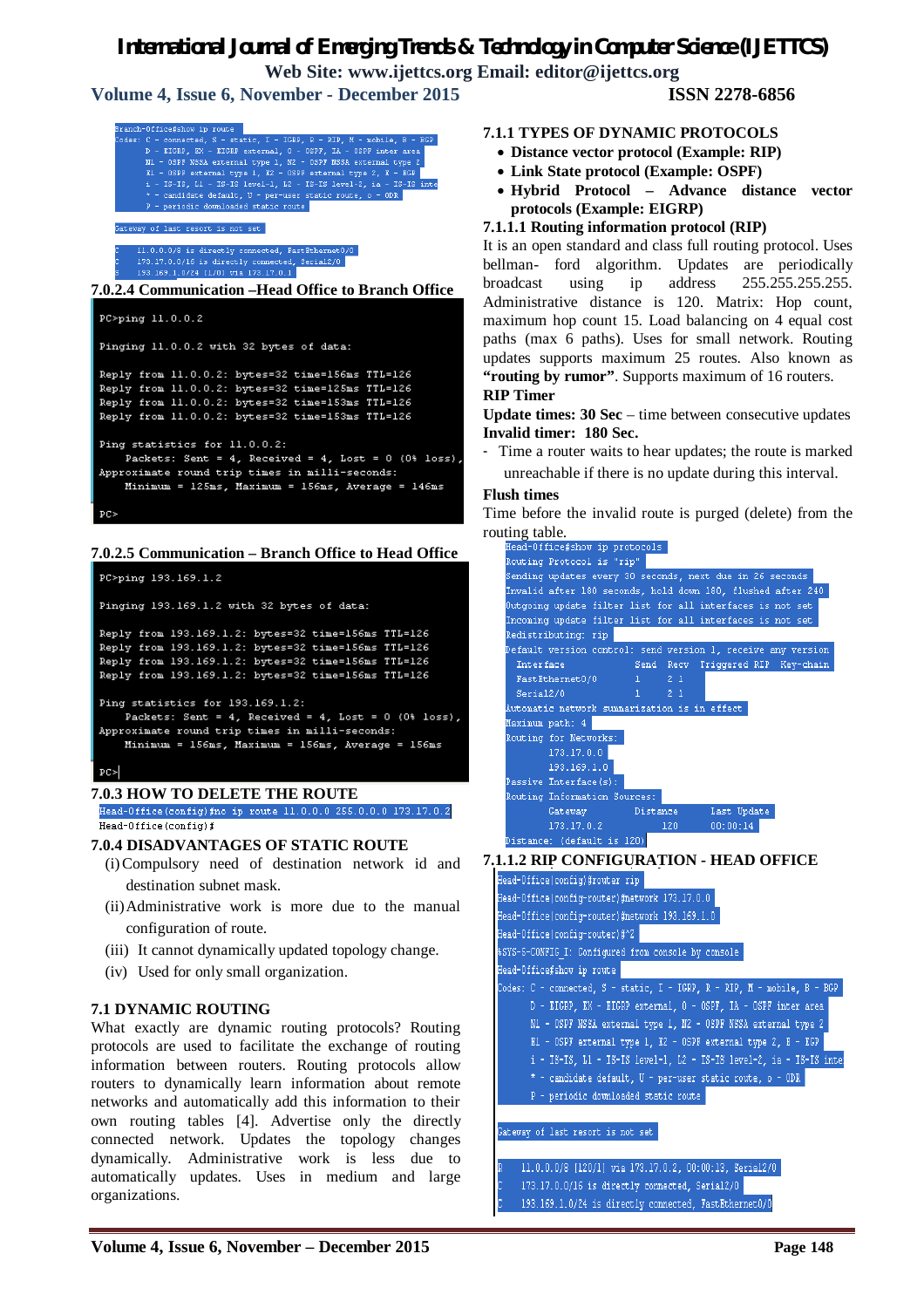**Volume 4, Issue 6, November - December 2015 ISSN 2278-6856**

#### **7.1.1.3 RIP CONFIGURATION - BRANCH OFFICE** Branch-Office(config)#router\_rip\_ Branch-Office(config-router)#network 11.0.0.0 Branch-Office(config-router)#network 173.17.0.0 。<br>Branch-Office#show ip route odes: C - connected, S - static, I IGRP R mobile. B D - EIGRP, EX - EIGRP external, 0 - 0SPF, IA - 0SPF inter area<br>N1 - 0SPF NSSA external type 1, N2 - 0SPF NSSA external type 2 E1 - OSPF external type 1, E2 - OSPF external type 2, E - EGP i - IS-IS, L1 - IS-IS 1evel-1, L2 - IS-IS 1evel-2, ia - IS-IS : inte \* - candidate default, U - per-user static route, o -<br>P - periodic downloaded static route  $-$  ODR  $-$ Gateway of last resort is not set 1.0.0.0/8 is directly connected, FastEthernet0/0 173.17.0.0/16 is directly connected, Serial2/0

#### 193.169.1.0/24 [120/1] via 173.17.0.1, 00:00:14, Serial2/0

**7.1.1.4 Comparison between RIP (v1) and RIP (v2) RIP (v1) –** It is class full routing protocol. Do not advertise subnet mask information in routing update. It works with broad casting (255.255.255.255). It does not support authentication

**RIP (v2) –** It is **c**lassless routing protocol. Advertise subnet mask information is routing update. It works with multicasting (224.0.0.9). Support authentication

**7.1.1.5 Disadvantages of RIP -** More bandwidth utilization for sending updates. Doesn't consider the bandwidth in metric calculation, uses only hop counts. Slow convergence (updates routing table). Formation of routing loops (routing by rumor –row information)

#### **7.1.1.6 Routing loops**

Routing loops are found due to the default behavior of RIP where it exchanges the complete routing tables with its neighbors or due to slow network convergence (updating the routing table).

#### **7.1.1.7 Routing loop avoidance**

Built in mechanisms to avoid routing loops in distance vector routing protocols.

- **Route Poisoning**  It is a mechanism to inform about unreachable routes to neighbors.
- **Split Horizon**  A Route learned through an interface is never advertised back on the same interface it learned.
- **Hold-down timer** Timer set to avoid inconsistent updates.
- **Flash update (Triggered update)**: Route will use flash update to intimate topology changes to neighbor.

| Head-Office(config-router)#time basic 10 60 60 80         |
|-----------------------------------------------------------|
| Head-Office#show ip protocols                             |
| Routing Protocol is "rip"                                 |
| Sending updates every 10 seconds, next due in 8 seconds   |
| Invalid after 60 seconds, hold down 60, flushed after 80  |
| Outgoing update filter list for all interfaces is not set |
| Incoming update filter list for all interfaces is not set |
| Redistributing; rip                                       |
|                                                           |

#### **7.1.2 EIGRP: Enhance Interior Gateway Routing Protocol**

Cisco proprietary and Classless routing protocol. Metric (32 bit): Composite Metric (BW + Delay) by default. Administrative distance is 90. Updates are sent through Multicast IP address (224.0.0.10). Max Hop count is 224

(100 by default). Supports IP, IPX and Apple Talk protocols

Hello packets are sent every 5 seconds Convergence rate is fast

**Autonomous System** – It is a collection of networks with same routing policy, Single routing protocol, usually under single ownership, trust and administrative control, Identified by a unique number. An ASN is a 16 Bit integer. [6][7]

#### **4.4 Pool of Autonomous System Number- 1- 65535**

- 0 and 65535 are reserved
- 1 64511 are available for use in Internet routing.
- 64512 65534 are designated for private use[8]

## **7.1.2.1 EIGRP CONFIGURATION - HEAD OFFICE**





av of last resort is not set .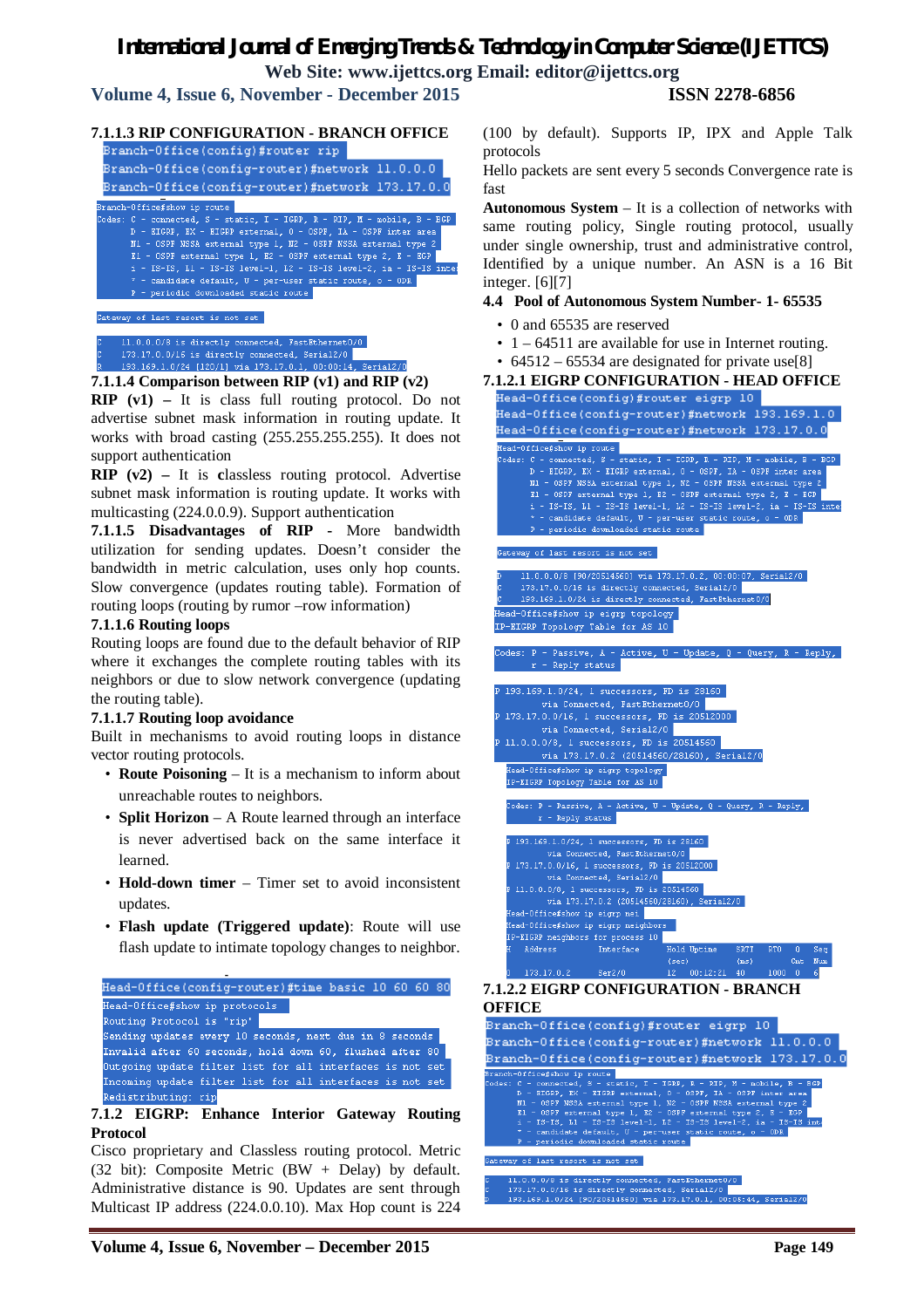**Volume 4, Issue 6, November - December 2015 ISSN 2278-6856**

| ranch-Office#show ip eigrp topology |  |  |  |
|-------------------------------------|--|--|--|
| P-EIGRP Topology Table for AS 10    |  |  |  |





**IGP - Interior Gateway Protocol-** Routing protocols used within an autonomous system. All routers will be routing within the same Autonomous boundary (RIP, IGRP, EIGRP, OSPF, IS-IS)

**EGP - Exterior Gateway Protocol-** Routing protocol used between different autonomous systems. Routers in different AS need an EGP. Border Gateway Protocol is extensively used as EGP



**IGPs:** RIP, OSPF, IGRP, EIGRP **IGPs:** RIP,OSPF, IGRP,EIGRP **EIGRP** 

 **HO- AS 100 BO- AS** 

**200**

#### **Fig. 4.0 IGPs and EGPs**

**IGPs** protocols operate within the autonomous system. **EGPs** connect different autonomous system **7.1.2.4 EIGRP TABLES**

- (i)**Neighbor Table:** Contains information about directly neighbors.
- (ii) **Topology Table:** Contains entries for all the destinations, along with feasible distance, any feasible

successor, Advertised distance, and the calculated cost.

(iii) **Routing Table:** Entries with the best path for each destination from the Topology Table are moved into Routing Table.

#### **7.1.2.5 EIGRP TERMINOLOGY**

**Feasible Distance:** Feasible distance (FD) is the cost of the best route to a destination, including the local link cost.

**Reported Distance:** The cost of a route as advertised by the neighbor, so it does not include the local link cost if the advertised distance is less than the feasible distance, the route is tagged as a feasible successor.

**Successor:** The neighbor with best cost to the destination. **Feasible Successor:** The neighbor with second best cost to the destination.

**Disadvantages of EIGRP -** Works only on Cisco Routers **7.1.3 OPEN SHORTEST PATH FIRST (OSPF) -**Link State, open standard Protocol, Successor of RIP, Classless routing protocol, It uses Dijkstra (Shortest Path First (SPF)) Algorithm. Updates are sent through Multicast IP address 224.0.0.5

Administrative distance is 110. Metric = Cost  $=10<sup>8</sup>/B$ andwidth in bps (CISCO). Unlimited Hop Count. Hello packets are sent every 10 seconds. Triggered Updates. Faster Convergence. Hierarchical design with Multiple Areas. One area has to be designated as Area 0. The Area 0 is called the backbone area

**Router ID-** Router ID is used to identify the Router. The highest IP assigned to a logical interface (loopback) is the Router ID. If no logical interface is created then the highest IP assigned to an active physical interface.

**Neighbor -** Routers that share a common link become neighbors. Neighbors are created by Hello Packets. To become neighbors the following should match Area ID, Authentication, Hello and Dead Intervals

**OSPF Tables** - It maintains three tables:

**Neighbor Table -** Neighbor table contains information about the directly connected OSPF neighbors forming adjacency.

**Database table-** Database table contains information about the entire view of the topology with respect to each router.

**Routing information Table-** Routing table contains information about the best path calculated by the shortest path first algorithm in the database table.

**Wild Card Mask -** A wild card mask can be calculated using the formula:

**Global Subnet Mask**

#### **- Customized Subnet Mask**

**------------------------------- Wild Card Mask ------------------------------- Example: 255.255.255.255 255.255.255.255 – 255.255.255. 0 – 255.255.255.240 --------------------- ----------------------- 0. 0. 0. 255 0. 0. 0. 15**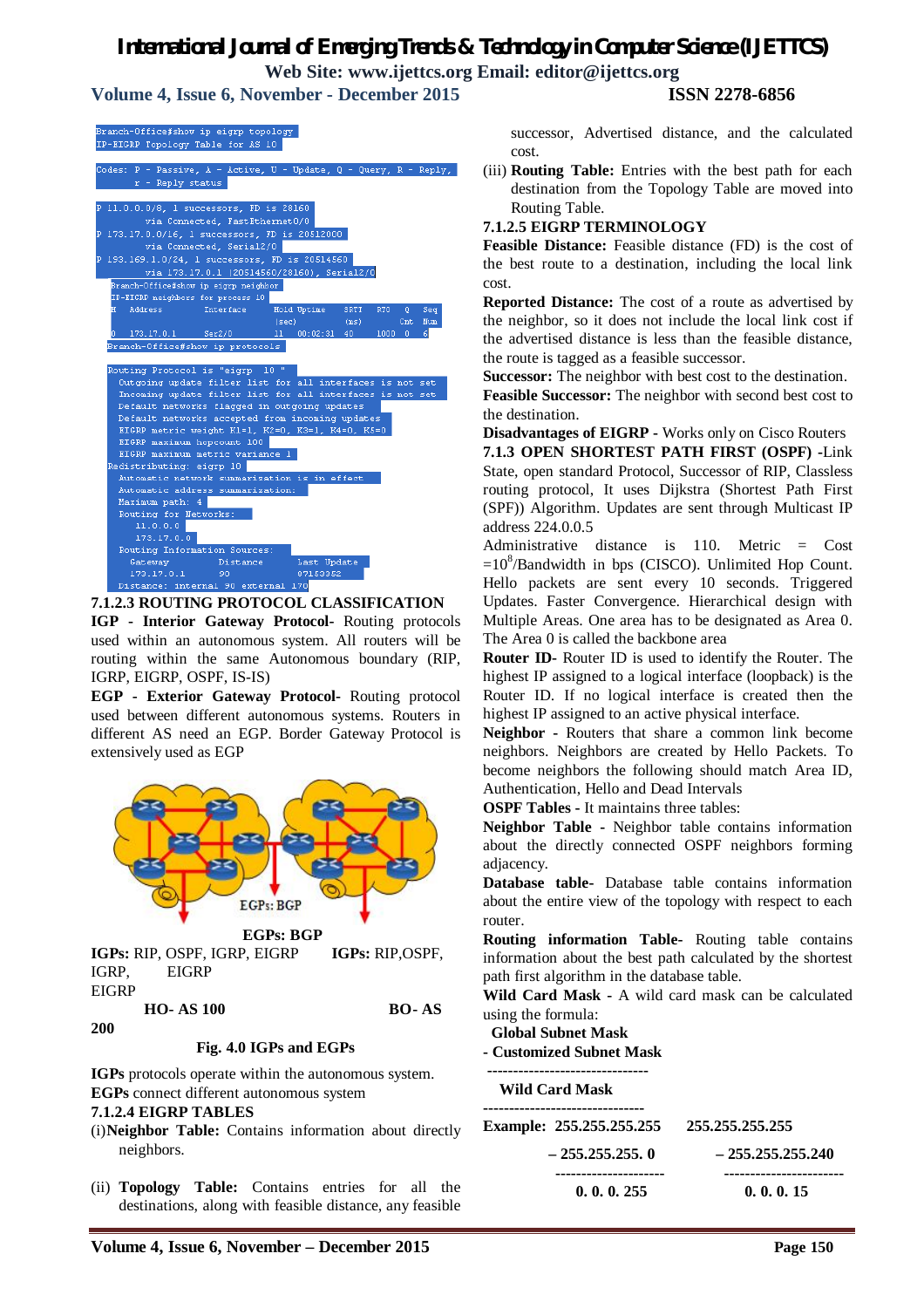**Volume 4, Issue 6, November - December 2015 ISSN 2278-6856**

#### **7.1.3.1 DR and BDR Elections**

**Designated Router (DR) -** Designated Router is elected whenever OSPF routers are connected to the same multiaccess (broadcast) networks. This is done to reduce the number of adjacencies formed. If there is a change in topology the initial router will only update the DR and BDR but not other router. The DR or BDR in turn will update the remaining routers.

**Backup Designated Router (BDR) -** This is a backup to the DR and will only receive updates but will not update the other routers. If the DR goes down then the BDR will act as the DR.

DR and BDR Election is done by the Hello Packets. The router with the highest OSPF priority will become the DR and the router with the second highest priority will become BDR. On all routers the default priority is 1. In that case, the router with the highest Router ID will become the DR and the Router with the second highest ID will become the BDR.



**Fig. 5.0** showing area 0

**7.1.3.2 OSPF CONFIGURATION - HEAD OFFICE**

| Head-Office(config)#router ospf 6<br>Head-Office(config-router)#network 193.169.1.0 0.0.0.255 ares<br>Head-Office(config-router)#network 173.17.0.0 0.0.255.255 are<br>Head-Office#show ip route<br>Codes: C - connected, S - static, I - IGRP, R - RIP, M - mobile, B - BGP<br>D - EIGRP, EX - EIGRP external, 0 - OSPF, IA - OSPF inter area<br>N1 - OSPF NSSA external type 1, N2 - OSPF NSSA external type 2<br>El - OSPF external type 1, E2 - OSPF external type 2, E - EGP<br>$i$ - IS-IS, L1 - IS-IS level-1, L2 - IS-IS level-2, ia - IS-IS inter<br>* - candidate default, U - per-user static route, o - ODR<br>P - periodic downloaded static route<br>Gateway of last resort is not set<br>11.0.0.0/8 [110/782] via 173.17.0.2, 00:01:43, Serial2/0<br>n<br>c<br>173.17.0.0/16 is directly connected, Serial2/0<br>193.169.1.0/24 is directly connected, FastEthernet0/0<br>c<br>Head-Office#show ip ospf database<br>OSPF Router with ID (193.169.1.1) (Process ID 6)<br>Router Link States (Area 0) |
|--------------------------------------------------------------------------------------------------------------------------------------------------------------------------------------------------------------------------------------------------------------------------------------------------------------------------------------------------------------------------------------------------------------------------------------------------------------------------------------------------------------------------------------------------------------------------------------------------------------------------------------------------------------------------------------------------------------------------------------------------------------------------------------------------------------------------------------------------------------------------------------------------------------------------------------------------------------------------------------------------------------------|
|                                                                                                                                                                                                                                                                                                                                                                                                                                                                                                                                                                                                                                                                                                                                                                                                                                                                                                                                                                                                                    |
|                                                                                                                                                                                                                                                                                                                                                                                                                                                                                                                                                                                                                                                                                                                                                                                                                                                                                                                                                                                                                    |
|                                                                                                                                                                                                                                                                                                                                                                                                                                                                                                                                                                                                                                                                                                                                                                                                                                                                                                                                                                                                                    |
|                                                                                                                                                                                                                                                                                                                                                                                                                                                                                                                                                                                                                                                                                                                                                                                                                                                                                                                                                                                                                    |
|                                                                                                                                                                                                                                                                                                                                                                                                                                                                                                                                                                                                                                                                                                                                                                                                                                                                                                                                                                                                                    |
|                                                                                                                                                                                                                                                                                                                                                                                                                                                                                                                                                                                                                                                                                                                                                                                                                                                                                                                                                                                                                    |
|                                                                                                                                                                                                                                                                                                                                                                                                                                                                                                                                                                                                                                                                                                                                                                                                                                                                                                                                                                                                                    |
|                                                                                                                                                                                                                                                                                                                                                                                                                                                                                                                                                                                                                                                                                                                                                                                                                                                                                                                                                                                                                    |
|                                                                                                                                                                                                                                                                                                                                                                                                                                                                                                                                                                                                                                                                                                                                                                                                                                                                                                                                                                                                                    |
|                                                                                                                                                                                                                                                                                                                                                                                                                                                                                                                                                                                                                                                                                                                                                                                                                                                                                                                                                                                                                    |
|                                                                                                                                                                                                                                                                                                                                                                                                                                                                                                                                                                                                                                                                                                                                                                                                                                                                                                                                                                                                                    |
|                                                                                                                                                                                                                                                                                                                                                                                                                                                                                                                                                                                                                                                                                                                                                                                                                                                                                                                                                                                                                    |
|                                                                                                                                                                                                                                                                                                                                                                                                                                                                                                                                                                                                                                                                                                                                                                                                                                                                                                                                                                                                                    |
|                                                                                                                                                                                                                                                                                                                                                                                                                                                                                                                                                                                                                                                                                                                                                                                                                                                                                                                                                                                                                    |
|                                                                                                                                                                                                                                                                                                                                                                                                                                                                                                                                                                                                                                                                                                                                                                                                                                                                                                                                                                                                                    |
|                                                                                                                                                                                                                                                                                                                                                                                                                                                                                                                                                                                                                                                                                                                                                                                                                                                                                                                                                                                                                    |
|                                                                                                                                                                                                                                                                                                                                                                                                                                                                                                                                                                                                                                                                                                                                                                                                                                                                                                                                                                                                                    |
|                                                                                                                                                                                                                                                                                                                                                                                                                                                                                                                                                                                                                                                                                                                                                                                                                                                                                                                                                                                                                    |
|                                                                                                                                                                                                                                                                                                                                                                                                                                                                                                                                                                                                                                                                                                                                                                                                                                                                                                                                                                                                                    |
|                                                                                                                                                                                                                                                                                                                                                                                                                                                                                                                                                                                                                                                                                                                                                                                                                                                                                                                                                                                                                    |
|                                                                                                                                                                                                                                                                                                                                                                                                                                                                                                                                                                                                                                                                                                                                                                                                                                                                                                                                                                                                                    |
| Link ID<br>Checksum Link count<br>ADV Router<br>Sear<br>Age:                                                                                                                                                                                                                                                                                                                                                                                                                                                                                                                                                                                                                                                                                                                                                                                                                                                                                                                                                       |
| 193.169.1.1<br>0x80000003 0x00b8d4 3<br>193.169.1.1<br>$204 -$                                                                                                                                                                                                                                                                                                                                                                                                                                                                                                                                                                                                                                                                                                                                                                                                                                                                                                                                                     |
| 0x80000003 0x008d0d 3<br>173.17.0.2<br>173.17.0.2<br>204                                                                                                                                                                                                                                                                                                                                                                                                                                                                                                                                                                                                                                                                                                                                                                                                                                                                                                                                                           |
| Head-Office#show ip ospf neighbor                                                                                                                                                                                                                                                                                                                                                                                                                                                                                                                                                                                                                                                                                                                                                                                                                                                                                                                                                                                  |
| Neighbor ID -<br>Dead Time<br><b>Interface</b><br>Pri State<br>Address                                                                                                                                                                                                                                                                                                                                                                                                                                                                                                                                                                                                                                                                                                                                                                                                                                                                                                                                             |
| 173.17.0.2<br>00:00:39<br>Serial <sub>2/0</sub><br>$1$ FULL/-<br>173.17.0.2                                                                                                                                                                                                                                                                                                                                                                                                                                                                                                                                                                                                                                                                                                                                                                                                                                                                                                                                        |

# **7.1.3.3 OSPF CONFIGURATION - BRANCH**



**7.1.3.4 Disadvantages of OSPF -** Consumes More Memory and CPU processing. Complex configuration

#### **8.RESULT AND DISCUSSION**

After WAN-Lab setup. We have seen that both routers (Head office and Branch office) are communicating to each other but their respective LANs are not communicating to each other. Then we have configured the STATIC (manually) routing protocols. But still Head office PCs is not communicating to Branch office PC. Subsequently we have configured the gateway IP address (IP address of their respective router's Ethernet port) in both ends PC. Once again I tried to ping Head office PC to Branch office PC and I found successful reply.

Besides of Static routing protocol, we have also configured the different types of dynamic routing protocols i.e. RIP, EIGRP, OSPF, and we have found the successful result. The EIGRP protocol works only CISCO routers.

### **REFERENCES**

- **[1].** What are Straight and Crossover cablehttp://www.home-network-help.com/straight.html
- **[2].** Encapsulation- http://study-ccna.com/encapsulation
- $\frac{area}{|3|}$ . Routing basics- How router works http://www.g4.net/docs/G4\_RoutingBasics\_1.pdf
- [4]. Routing Protocols and Concepts, CCNA Exploration Companion Guide, CHAPTER 3 Introduction to Dynamic Routing Protocols p.p. 150.
- [5]. Cisco Nexus 7000 Series NX-OS Unicast Routing Configuration Guide, Release 4.x, Chapter 13 Configuring Static Routing p.p, 13-1
- [6]. 32-bit ASNs, Philip Smith MENOG 5, Beirut, 29th October 2009, http://www.menog.org/presentations /menog-5/smith-32bit-asn-update.pdf
- [7]. Autonomous Systems & Autonomous System Numbers-American registry for internet number, https://www.arin.net/knowledge/4byte\_asns.pdf